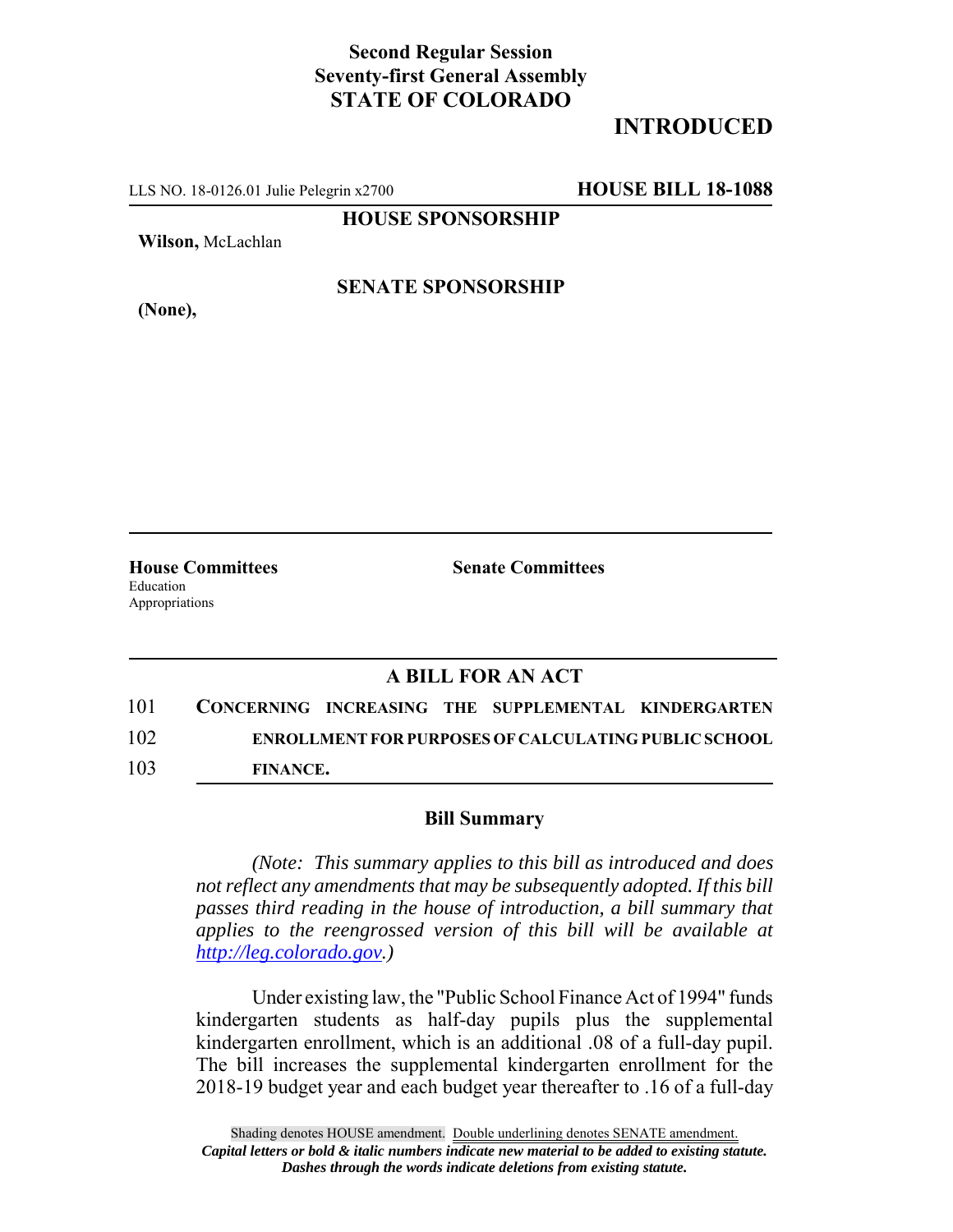pupil. The bill specifies the intent of the general assembly to continue increasing the supplemental kindergarten enrollment each budget year until students enrolled in kindergarten are funded as full-day pupils in the 2023-24 budget year.

 *Be it enacted by the General Assembly of the State of Colorado:* **SECTION 1.** In Colorado Revised Statutes, 22-54-103, **amend** the introductory portion and (15) as follows: **22-54-103. Definitions.** As used in this article ARTICLE 54, unless 5 the context otherwise requires: (15) (a) "Supplemental kindergarten enrollment" means the number calculated by subtracting five-tenths from the full-day kindergarten factor for the applicable budget year and then multiplying said number by the number of pupils in the district who are enrolled in kindergarten for the applicable budget year. (b) For the purposes of this subsection (15): (I) The full-day kindergarten factor for the 2008-09, 2009-10, and 13 2010-11 budget years and each budget year thereafter BUDGET YEARS 2008-09 THROUGH 2017-18 is fifty-eight hundredths of a full-day pupil. 15 (II) THE FULL-DAY KINDERGARTEN FACTOR FOR THE 2018-19 BUDGET YEAR AND EACH BUDGET YEAR THEREAFTER IS SIXTY-SIX HUNDREDTHS OF A FULL-DAY PUPIL. **SECTION 2.** In Colorado Revised Statutes, 22-54-131, **amend**  $(6)$  as follows: **22-54-131. Full-day kindergarten funding - guidelines - technical assistance - legislative intent - legislative declaration.** 22 (6) Beginning in the  $2009-10$  budget year 2019-20 BUDGET YEAR and 23 continuing through the 2013-14 budget year 2023-24 BUDGET YEAR, it is